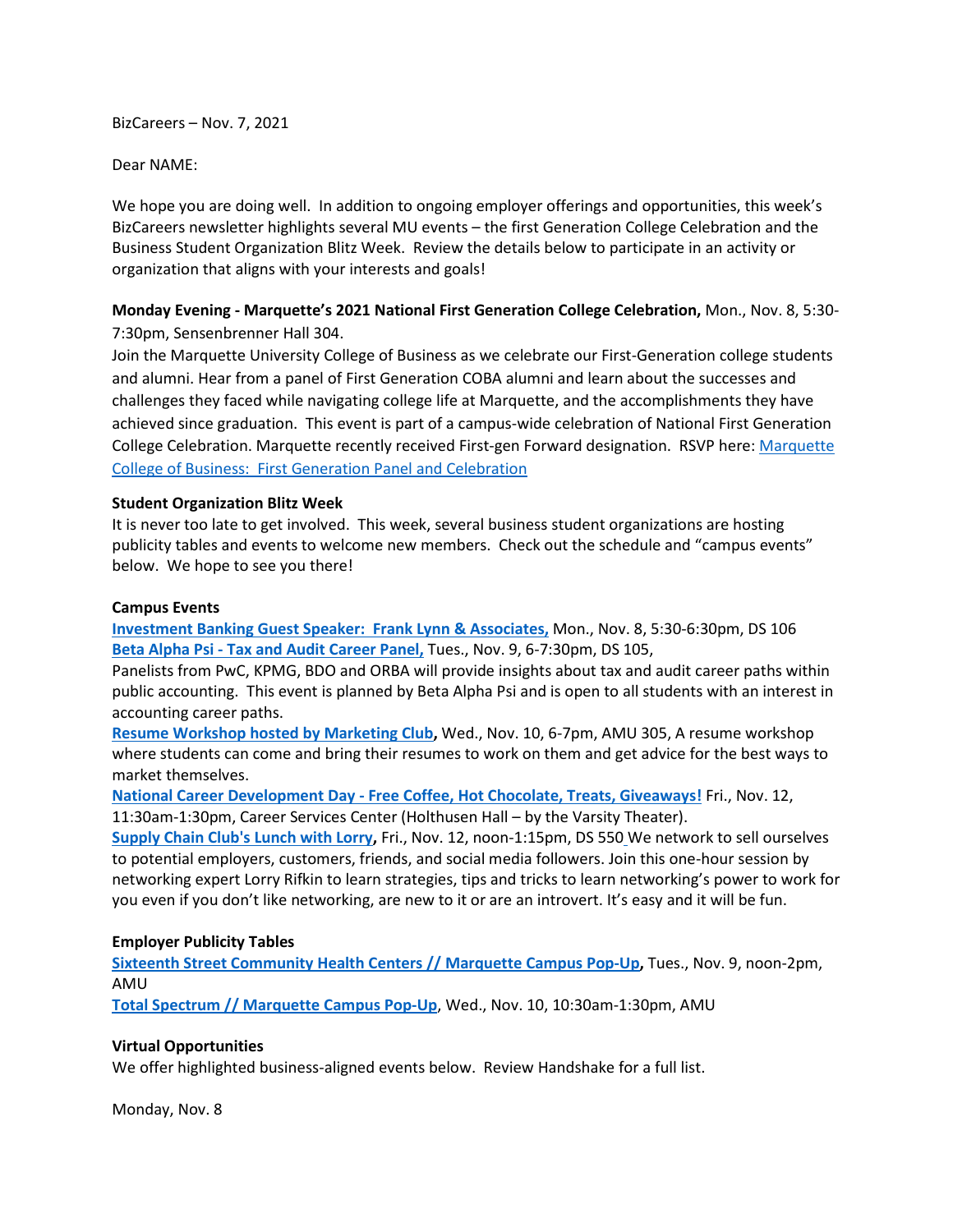#### [adidas Creator Lab](https://marquette.joinhandshake.com/events/898431/share_preview)

Tuesday, Nov. 9

[Real Talk Tuesday: Veterans @ Ford](https://marquette.joinhandshake.com/events/890968/share_preview)

Teach for America - [IGNITE Fellowship Info Session: Part-Time, Virtual Paid Opportunity](https://marquette.joinhandshake.com/events/890827/share_preview)

[PennyMac Loan Officer Development Program Info Session](https://marquette.joinhandshake.com/events/887305/share_preview)

[BNY Mellon Technology Campus Recruiting -](https://marquette.joinhandshake.com/events/885729/share_preview) Blockchain & Cryptocurrency - Technology [IRL](https://marquette.joinhandshake.com/events/885729/share_preview)

[Aflac: Spring & Summer 2022 Sales Internship Info Session](https://marquette.joinhandshake.com/events/877803/share_preview)

[Morgan Stanley Student Ambassador 'Pointers from Peers' Series Technology &](https://marquette.joinhandshake.com/events/876681/share_preview) 

**[Operations](https://marquette.joinhandshake.com/events/876681/share_preview)** 

[Google Presents: Life at Google: Exploring Our Culture](https://marquette.joinhandshake.com/events/874019/share_preview)

[Explore Wycliffe Live: Entry-Level Opportunity, Global Level Impact](https://marquette.joinhandshake.com/events/856755/share_preview)

## Wednesday, Nov. 10

[Johnson & Johnson Women in STEM2D Info Session](https://marquette.joinhandshake.com/events/896001/share_preview)

[P&G R&D Packaging Recruiting Event Option #2](https://marquette.joinhandshake.com/events/892939/share_preview)

[City Year National Event: Serve with City Year and earn a scholarship!](https://marquette.joinhandshake.com/events/892901/share_preview)

Marketing focus - [Intern with Material: Session 1](https://marquette.joinhandshake.com/events/891950/share_preview) 

FedEx - Leveraging [your College Job to Kickstart your Career!](https://marquette.joinhandshake.com/events/887635/share_preview)

BNY Mellon Technology Campus Recruiting - [Data Analytics, Machine Learning & Artificial Intelligence](https://marquette.joinhandshake.com/events/885738/share_preview) 

- [Technology IRL](https://marquette.joinhandshake.com/events/885738/share_preview)

[Venture For America 101](https://marquette.joinhandshake.com/events/884336/share_preview)

[Morgan Stanley Student Ambassador 'Pointers from Peers' Series Corporate Functions](https://marquette.joinhandshake.com/events/876689/share_preview) 

Cognizant Information Session - [Full Time & Internship Opportunities](https://marquette.joinhandshake.com/events/874274/share_preview)

[Dream Big with Your Degree: Booz Allen Hamilton Information Session](https://marquette.joinhandshake.com/events/843862/share_preview)

Thursday, Nov. 11 [Office Hours with Uncommon Schools](https://marquette.joinhandshake.com/events/897983/share_preview) [Wiley: Career Readiness Conference: Discover Essential Career](https://marquette.joinhandshake.com/events/866265/share_preview)  [Skills](https://marquette.joinhandshake.com/events/866265/share_preview)

Friday, Nov. 12 [Pro Football Hall of Fame "Before the Snap" ft. Bianca Graves](https://marquette.joinhandshake.com/events/888580/share_preview) [Careers and Social Activism](https://marquette.joinhandshake.com/events/754637/share_preview)

**Need a quiet space for interviews?** Reserve a room. Students may reserve a College of Business Administration 2nd floor space to complete phone or virtual interviews. Monthly sign-ups are available below. If the sign-up is full for the date and time you need, please email [businesscareers@marquette.edu](mailto:businesscareers@marquette.edu) at least one business day in advance and we will be happy to check into additional 2nd floor options. Interview Sign-Up[: October,](https://www.signupgenius.com/go/10c044fada92ba5f85-room1) [November,](https://www.signupgenius.com/go/10C044FADA92BA5F85-room2) [December](https://www.signupgenius.com/go/10C044FADA92BA5F85-december)

**Career Questions?** Business Career Center staff are here to help. Online scheduling is available. Visit [Handshake](https://marquette.joinhandshake.com/) and select the "Marquette University Career Center" banner. Then, select Appointments  $\rightarrow$ Schedule A New Appointment  $\rightarrow$  Business Career Center Appointment.